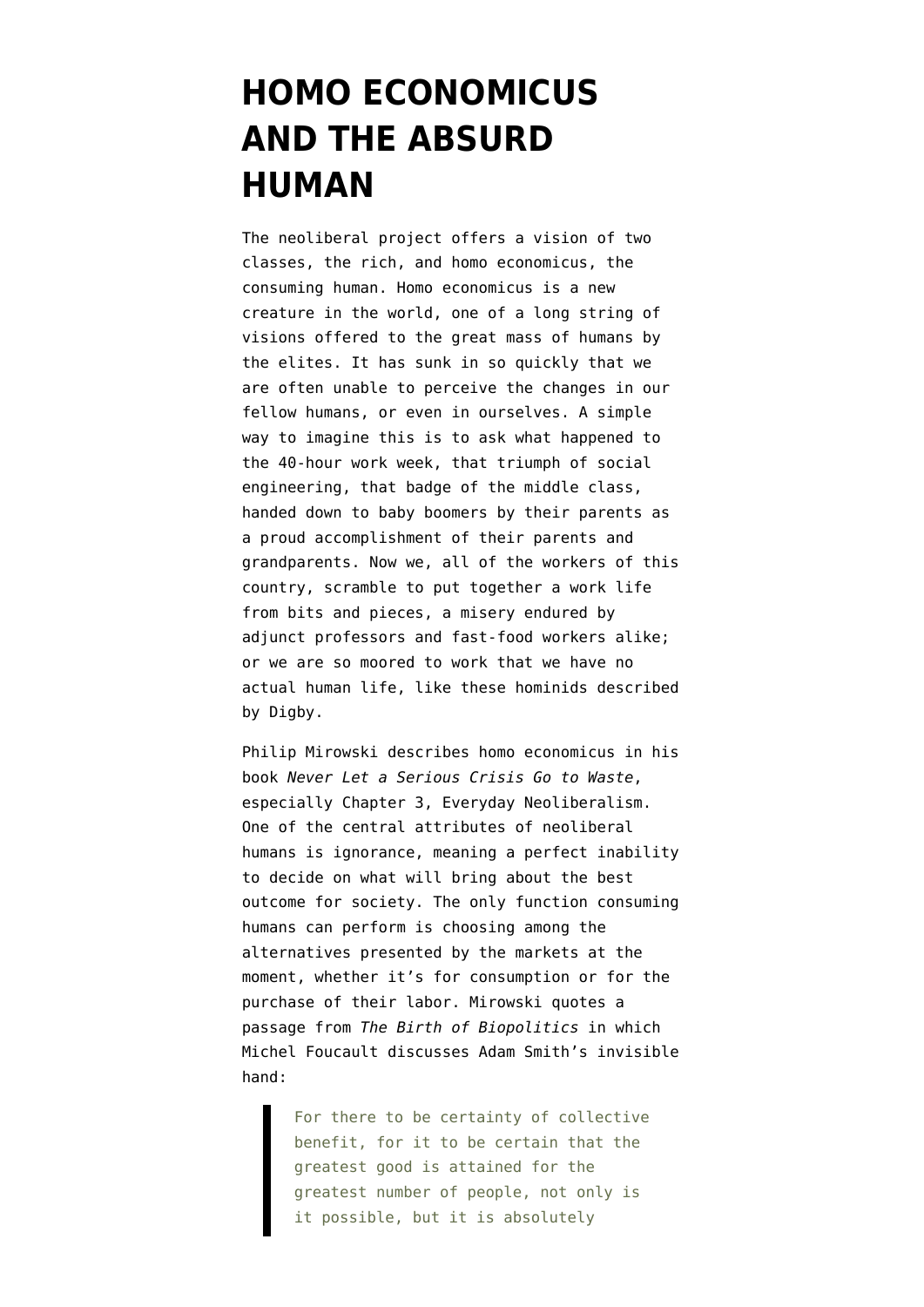necessary that each actor be blind with regard to this totality. Everyone must be uncertain with regard to the collective outcome if this positive collective outcome is really to be expected. Being in the dark[,] and the blindness of all the economic agents are absolutely necessary. The collective good must not be an objective. It must not be an objective because it cannot be calculated, at least, not within an economic strategy. Here we are at the heart of a principle of invisibility. … It is an invisibility which means that no economic agent should or can pursue the collective good.

Again, ignorance in this sense means that individuals are not capable of doing more than deciding what is in their personal interest. In other words, they are the rational choice mechanisms in the markets envisioned by neoliberal economists, and, in fact, among almost all economists through the [theory of](https://larspsyll.wordpress.com/2012/02/14/david-k-levine-is-totally-wrong-on-the-rational-expectations-hypothesis/) [microfoundations.](https://larspsyll.wordpress.com/2012/02/14/david-k-levine-is-totally-wrong-on-the-rational-expectations-hypothesis/) Individuals lack any useful agency beyond satisfying their desire of the moment. Perhaps at a later moment, they discover and satisfy another desire. Then perhaps they work at their jobs, to earn money to consume something to satisfy the desire of some other moment.

Now look at the absurd Mersault, as drawn by Camus in *The Stranger*. He has no interest in past or future, only the present. He only moves to satisfy a want in a moment of time. Here's an example from the older [Stuart Gilbert](http://www.macobo.com/essays/epdf/CAMUS,%20Albert%20-%20The%20Stranger.pdf) [translation](http://www.macobo.com/essays/epdf/CAMUS,%20Albert%20-%20The%20Stranger.pdf):

> I told Marie about the old man's habits, and it made her laugh. She was wearing one of my pajama suits, and had the sleeves rolled up. When she laughed I wanted her again. A moment later she asked me if I loved her. I said that sort of question had no meaning, really; but I supposed I didn't. She looked sad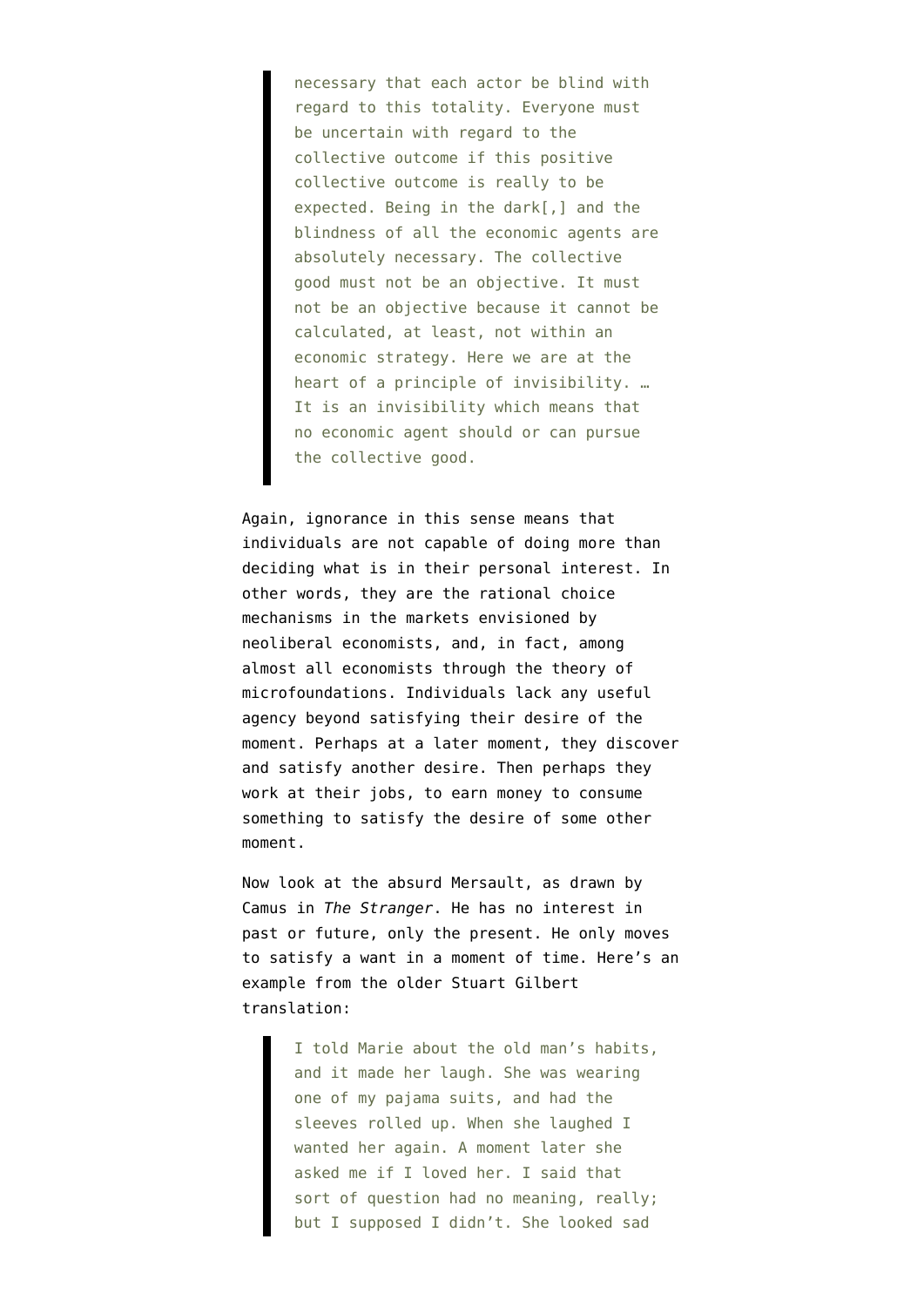for a bit, but when we were getting our lunch ready she brightened up and started laughing, and when she laughs I always want to kiss her.

Mersault is not stupid. He has a good job, does well at it, and is offered a transfer from Algiers to Paris to open a new branch for his employer. Here's his response.

> I told him I was quite prepared to go; but really I didn't care much one way or the other. He then asked if a "change of life," as he called it, didn't appeal to me, and I answered that one never changed his way of life; one life was as good as another, and my present one suited me quite well. At this he looked rather hurt, and told me that I always shilly-shallied, and that I lacked ambition—a grave defect, to his mind, when one was in business. I returned to my work. I'd have preferred not to vex him, but I saw no reason for "changing my life." By and large it wasn't an unpleasant one. As a student I'd had plenty of ambition of the kind he meant. But, when I had to drop my studies, I very soon realized all that was pretty futile. Marie came that evening and asked me if I'd marry her. I said I didn't mind; if she was keen on it, we'd get married.

Here's how [Jean-Paul Sartre, another](http://go.galegroup.com/ps/i.do?id=GALE%7CEJ2101202365&v=2.1&u=high63991&it=r&p=GPS&sw=w&asid=df32bcb834f4b4f7e33f697cb3de5639) [investigator of the absurd, describes](http://go.galegroup.com/ps/i.do?id=GALE%7CEJ2101202365&v=2.1&u=high63991&it=r&p=GPS&sw=w&asid=df32bcb834f4b4f7e33f697cb3de5639) *The Stranger*:

> Each sentence is a present instant, but not an indecisive one that spreads like a stain to the following one. The sentence is sharp, distinct, and selfcontained. It is separated by a void from the following one, just as Descartes's instant is separated from